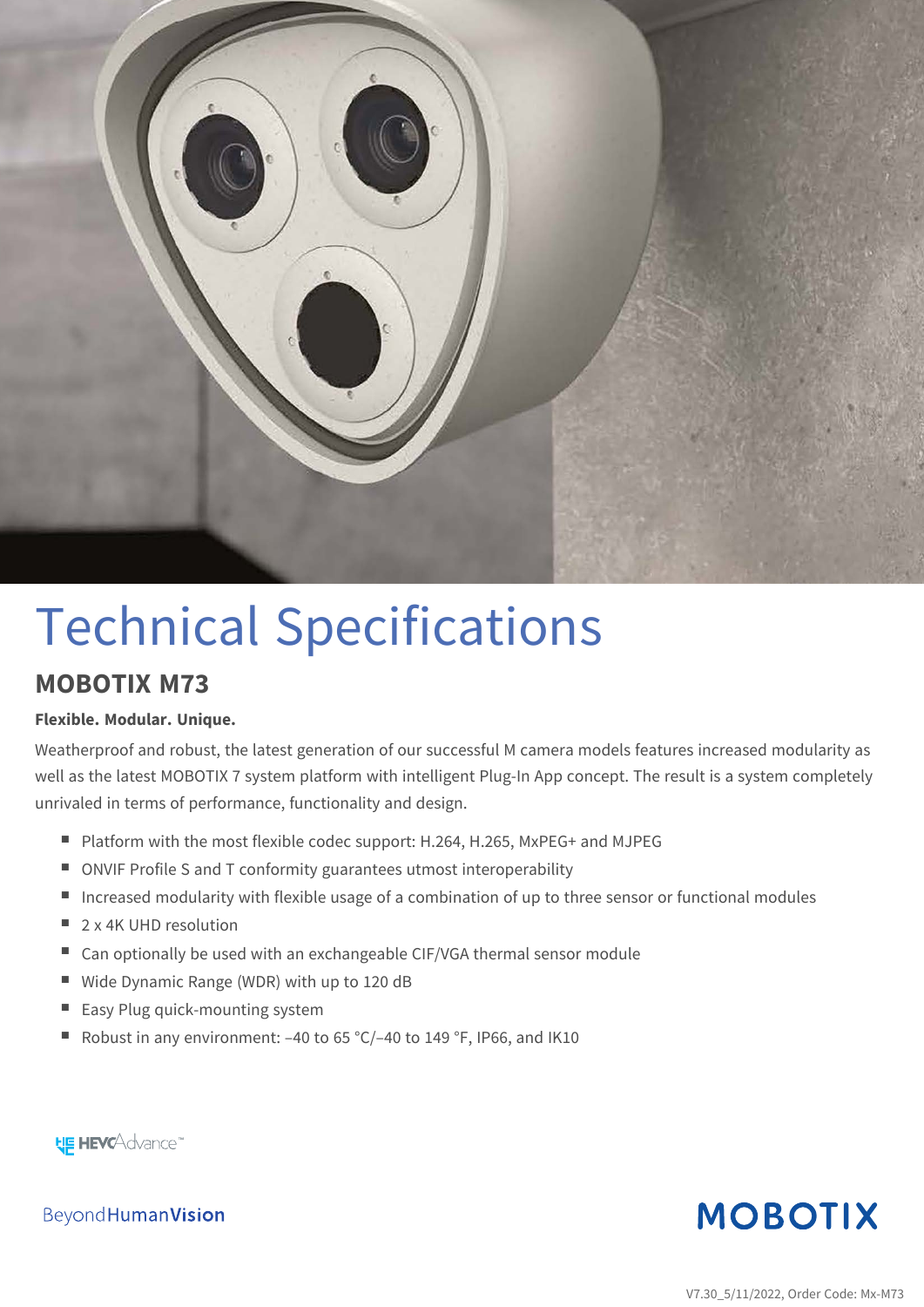### <span id="page-1-0"></span>**Camera**

#### **Hardware**

| sensor)                                   | Image sensor (color or B&W 4K UHD 3840x2160, 16:9, 1/1,8"                                                                                                    |
|-------------------------------------------|--------------------------------------------------------------------------------------------------------------------------------------------------------------|
| Light sensitivity                         | Color sensor (day): 0,1 lx @ 1/60 s; 0,005 lx @ 1 s<br>BW sensor (night): 0,02 lx @ 1/60 s; 0,001 lx @ 1 s                                                   |
| Exposure control                          | Manual and automatic mode<br>1 s to $1/16,000$ s                                                                                                             |
| Video codecs                              | ■ H.264, H.265 with Triple Streaming<br>MxPEG+<br>н.<br><b>MJPEG</b>                                                                                         |
| IK protection class                       | IK10 (housing)                                                                                                                                               |
| IP protection class                       | <b>IP66</b>                                                                                                                                                  |
| Operating temperature<br>range            | -40 to 65 °C/-40 to 149 °F                                                                                                                                   |
| Min. cold start temperature -30 °C/-22 °F |                                                                                                                                                              |
| <b>Relative Humidity</b>                  | 95 % non-condensing                                                                                                                                          |
|                                           | Internal DVR, out of the box MicroSD card (8 GB), MxPEG+ recording only                                                                                      |
| I/Os                                      | see Camera, p. 2                                                                                                                                             |
| Microphone/Speaker                        | Functional audio module, max. 4.5 Watt (see Camera, p. 2)<br>Microphone Sensitivity: -35 +-4 dB (0 dB = $1 \text{ V/pa}$ , 1 kHz)<br>Speaker: 0.9 W at 8 Ohm |
| Passive infra-red sensor<br>(PIR)         | Available with functional module, max. 4.5 Watt (see Camera, p. 2)                                                                                           |
| Infra-red illumination                    | Three functional modules for wide-angle, standard, and tele lenses                                                                                           |
| Range of infra-red illu-<br>mination      | Up to 30 m/100 ft (may be more depending on scene)                                                                                                           |
| Shock detector (tamper<br>detection)      | Yes                                                                                                                                                          |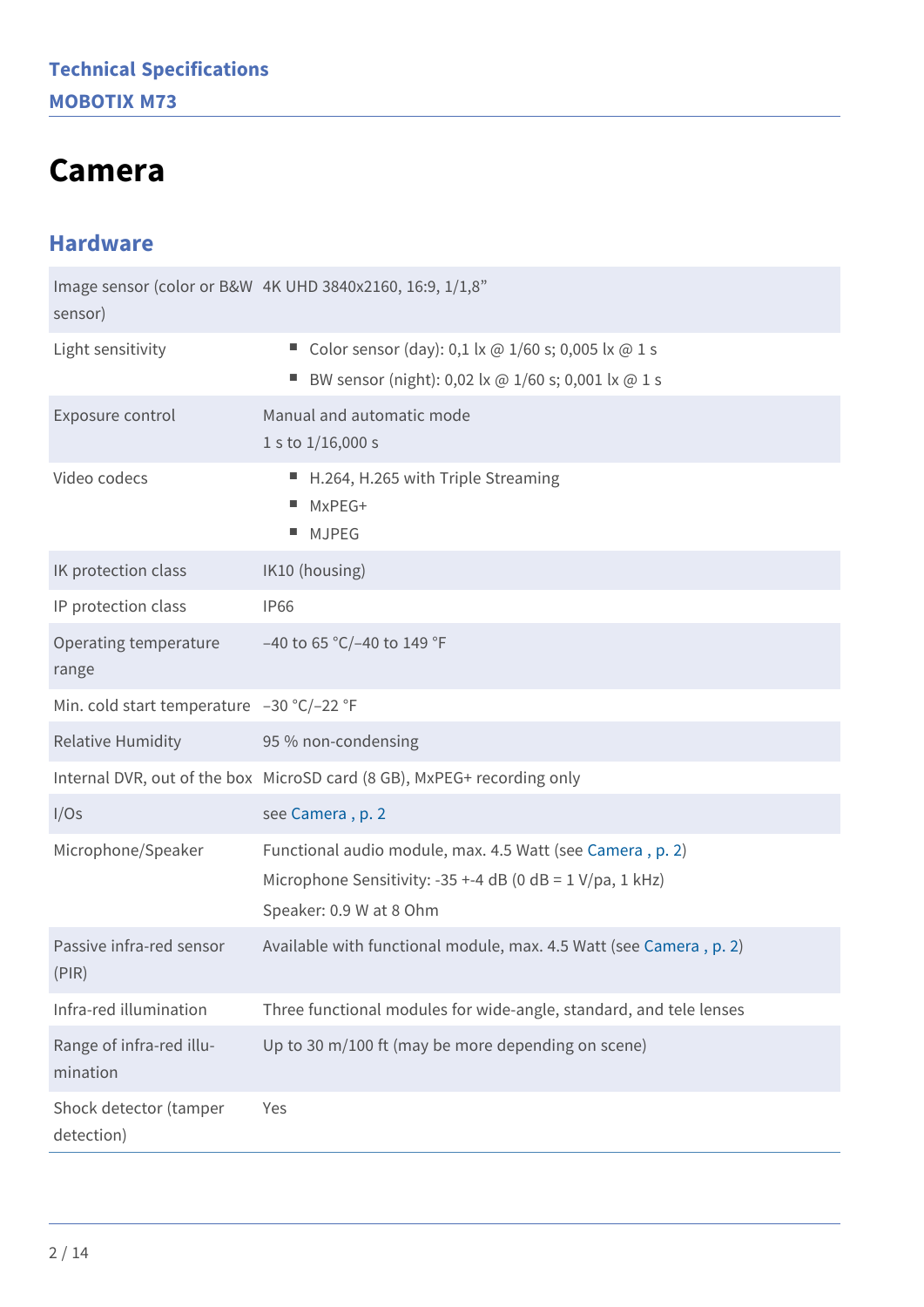| Max. power consumption                                   | 25 W                                                                                                     |
|----------------------------------------------------------|----------------------------------------------------------------------------------------------------------|
| Electrical surge protection                              | integrated with Connector Box LSA (not part of the scope of delivery)                                    |
| PoE standard                                             | PoE Plus (802.3at-2009)/Class 4                                                                          |
| Interfaces                                               | Ethernet 1000BaseT                                                                                       |
|                                                          | miniUSB / USB2.0 High-Speed ( $V_{\text{out}}$ = 5,1V, $I_{\text{out}}$ = 0,9A, $P_{\text{out}}$ = 4,5W) |
| <b>Mounting Options</b>                                  | Wall- or pole-mountable (with Pole Mount accessory)                                                      |
| Dimensions<br>(height x width x depth)                   | 228 x 153 x 232 mm                                                                                       |
| Weight without sensor mod- Approx. 2.5 kg/5.5 lb<br>ules |                                                                                                          |
| Housing                                                  | Aluminum, PBT-30GF                                                                                       |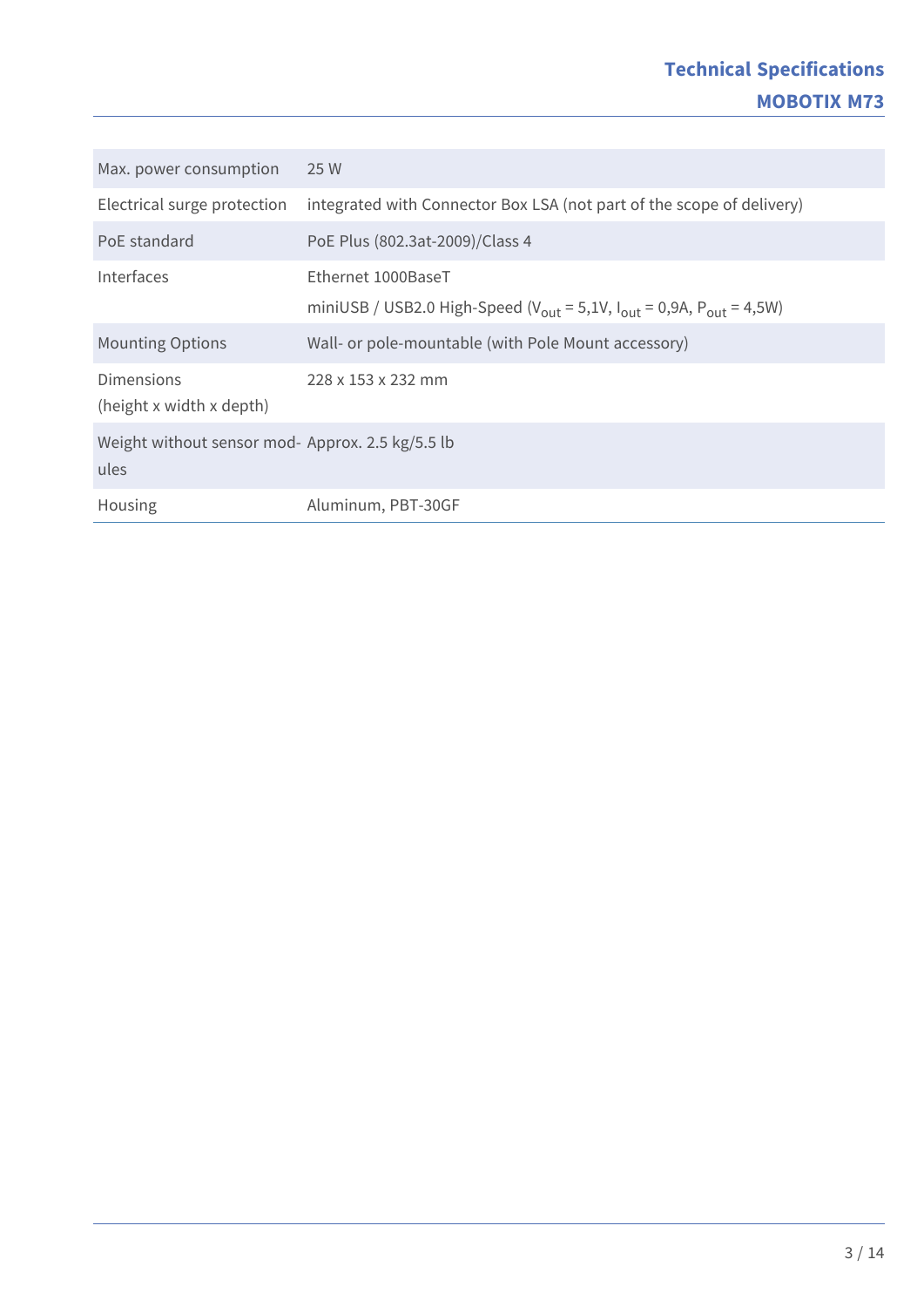#### **Technical Specifications MOBOTIX M73**

| Standard accessories                  | 3 Transport plugs<br>1 blind module (must be installed when using only two sensor modules)<br>1 Mounting plate with wall sealing (installed), to standard plugs (installed), and<br>inserted connector box<br>1 Ethernet patch cable, 50 cm/19.7 in with sealing (RJ45 variant only)<br>1 SD card 8 GB (installed)<br>1 Important Safety Information<br>1 Sticker with EAN number of camera<br>1 Sticker with IP address of camera<br>1 Connector box RJ45 or LSA black with rubber plug black, rubber plug single-<br>wire white, USB plug blue (installed)<br>1 Protective cover for connector box polystyrene white (installed)<br>1 Rubber plug black (installed)<br>1 Rubber plug single-wire white (installed)<br>1 Rubber plug cable dia. 3.5 mm white (to replace C.5)<br>1 USB plug connector box blue (installed)<br>1 Module wrench (gray)<br>1 Lens wrench blue<br>3 housing plugs silicone white<br>3 Security clips plastic red<br>2 Cable tie black<br>1 Allen wrench 5 mm<br>1 Allen wrench 2.5 mm<br>1 TORX wrench TX20<br>1 TORX wrench TX10<br>1 Screw driver yellow<br>4 Washers dia. 6.4 mm plastic white<br>4 Wood screws 4.5 x 60 mm<br>4 Dowels S8<br>3 Oval head screws with shank 2.5x6.5 mm, stainless steel black<br>2 Covers for screw plastic white |
|---------------------------------------|-----------------------------------------------------------------------------------------------------------------------------------------------------------------------------------------------------------------------------------------------------------------------------------------------------------------------------------------------------------------------------------------------------------------------------------------------------------------------------------------------------------------------------------------------------------------------------------------------------------------------------------------------------------------------------------------------------------------------------------------------------------------------------------------------------------------------------------------------------------------------------------------------------------------------------------------------------------------------------------------------------------------------------------------------------------------------------------------------------------------------------------------------------------------------------------------------------------------------------------------------------------------------------------|
| Tiltability of camera                 | Horizontal: 2 x 180 degrees<br>Vertical: 110 degrees                                                                                                                                                                                                                                                                                                                                                                                                                                                                                                                                                                                                                                                                                                                                                                                                                                                                                                                                                                                                                                                                                                                                                                                                                              |
| Detailed technical doc-<br>umentation | www.mobotix.com > Support > Download Center > Marketing & Docu-<br>mentation                                                                                                                                                                                                                                                                                                                                                                                                                                                                                                                                                                                                                                                                                                                                                                                                                                                                                                                                                                                                                                                                                                                                                                                                      |
| <b>MTBF</b>                           | 80,000 hours                                                                                                                                                                                                                                                                                                                                                                                                                                                                                                                                                                                                                                                                                                                                                                                                                                                                                                                                                                                                                                                                                                                                                                                                                                                                      |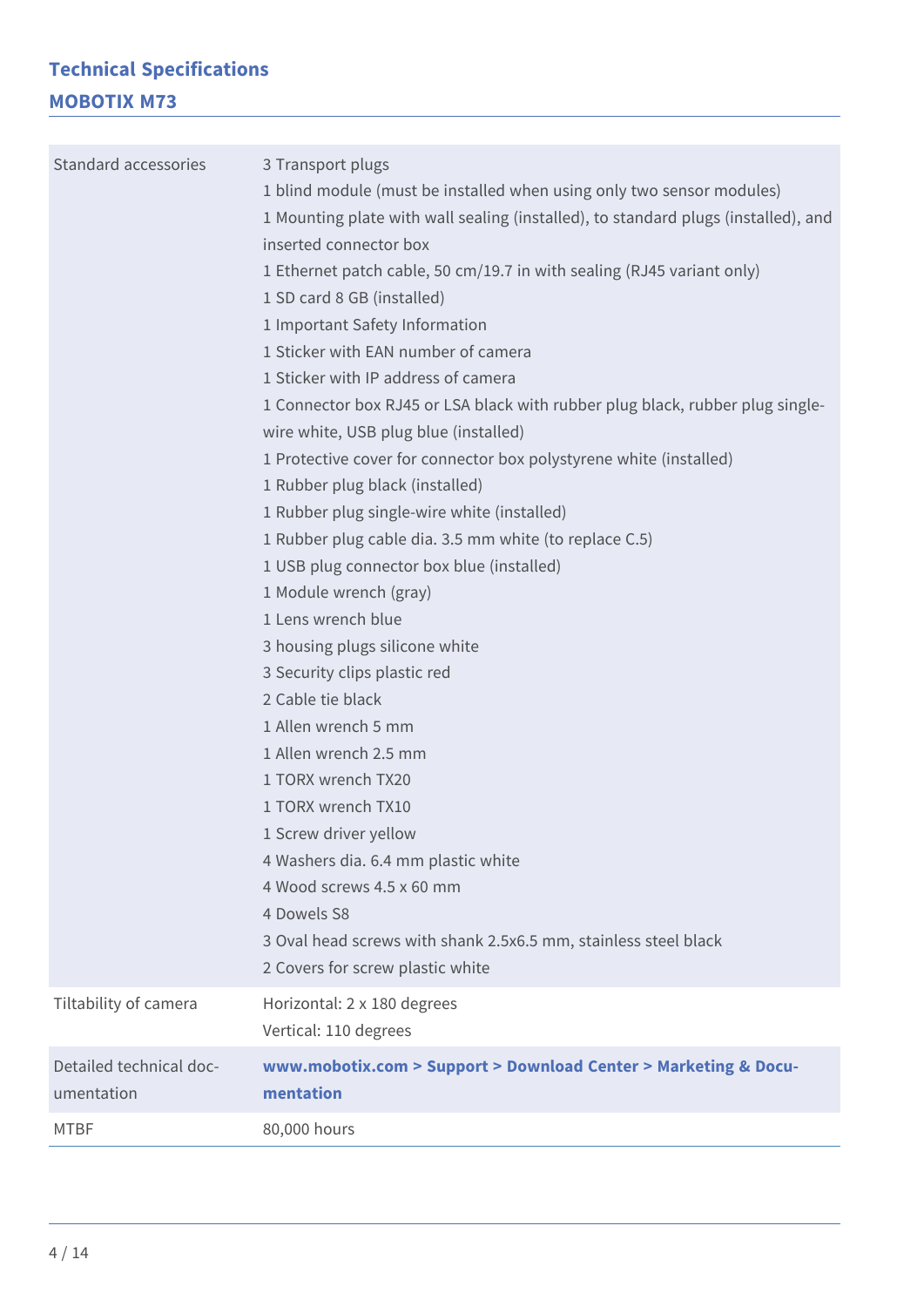| Certificates          | EN 50121-4:2015, EN 50581:2012, EN 55032:2012+AC:2013, EN 55035:2017,<br>FprEN 61000-6-1:2015, EN 61000-6-2:2015, EN 61000-6-3:2007+A1:2011+AC:2012,<br>EN 61000-6-4:2007+A1:2011, EN 62368-1:2014 + AC: 2015 + A11: 2017 + AC: 2017,<br>IEC 60950-22:2016, AS/NZS CISPR32:2015, 47 CFR Part 15b |
|-----------------------|--------------------------------------------------------------------------------------------------------------------------------------------------------------------------------------------------------------------------------------------------------------------------------------------------|
| Protocols             | DHCP (client and server), DNS, ICMP, IGMP v3, IPv4, IPv6, HTTP, HTTPS, FTP,<br>FTPS, NFS, NTP (client and server), RTP, RTCP, RTSP, SIP (client and server),<br>SMB/CIFS, SNMP, SMTP, SSL/TLS 1.3, UDP, VLAN, VPN, Zeroconf/mDNS                                                                 |
| Manufacturer warranty | 3 years                                                                                                                                                                                                                                                                                          |

#### **Image Formats, Frame Rates, Image Storage**

| Available video codecs    | MxPEG+/MJPEG/H.264/H.265                                                                            |
|---------------------------|-----------------------------------------------------------------------------------------------------|
| Image resolutions         | VGA 640x360, XGA 1024x576, HD 1280x720, FullHD 1920x1080, QHD 2560x1440,<br>4K UHD 3840x2160        |
| H.264 multi streaming     | <b>Triple Streaming</b>                                                                             |
| Multicast stream via RTSP | Yes.                                                                                                |
| Max. image resolution     | One sensor:<br>4K UHD, 3840x2160 (8MP)<br>Both sensors (dual image):<br>2x 4K UHD, 7680x2160 (16MP) |
| Max. frame rate           | MxPEG: 20@4K, H.264: 30@4K, H.265: 30@4K                                                            |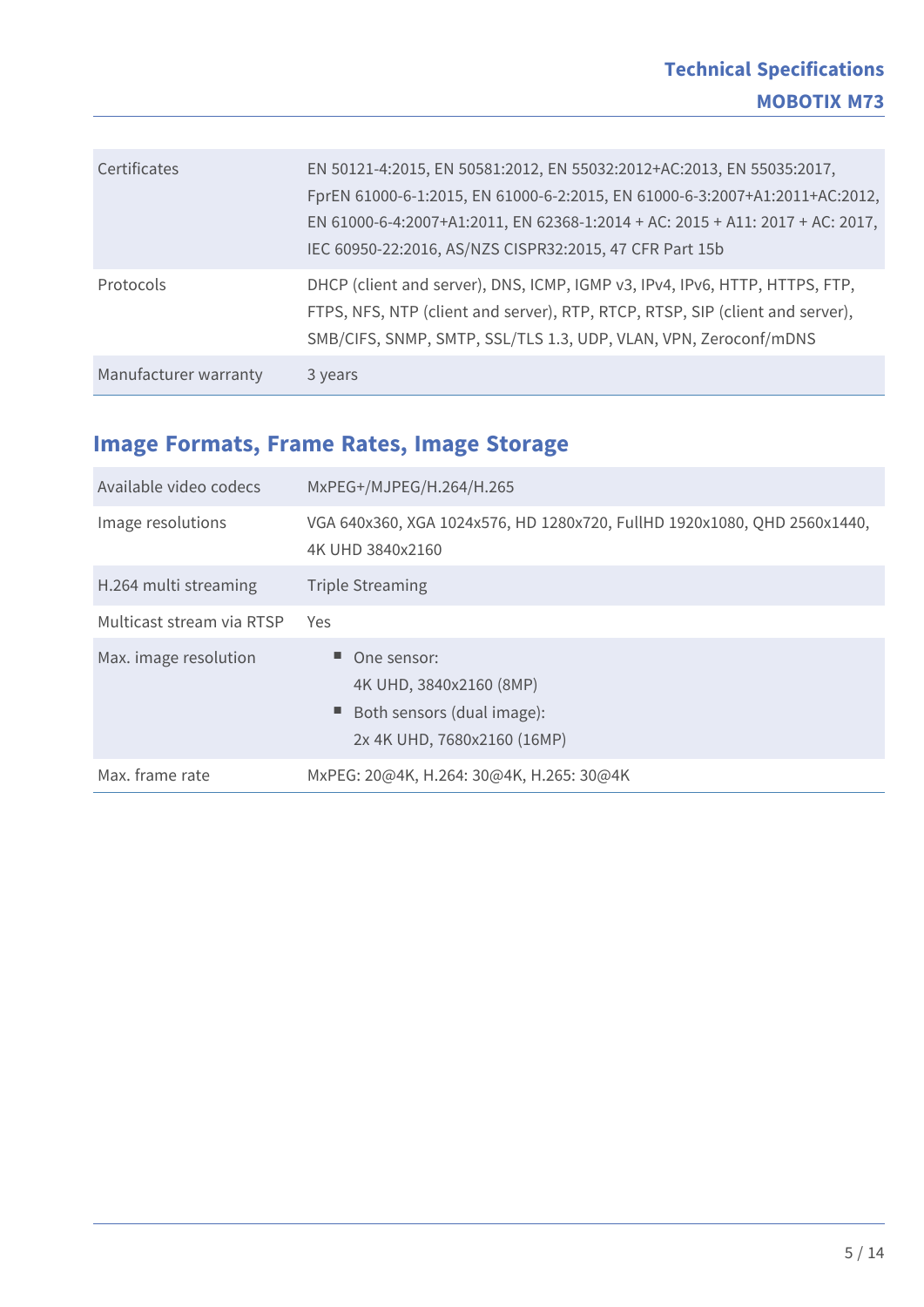#### **General Features**

| <b>WDR</b>                              | Up to 120 dB                                                                                                                                                                                                                                                                                                                                                                                                                                                                                                                                                                                                                                                                |
|-----------------------------------------|-----------------------------------------------------------------------------------------------------------------------------------------------------------------------------------------------------------------------------------------------------------------------------------------------------------------------------------------------------------------------------------------------------------------------------------------------------------------------------------------------------------------------------------------------------------------------------------------------------------------------------------------------------------------------------|
| Software features                       | H.264, H.265 Multistreaming<br>н,<br>Multicast stream via RTSP<br>н,<br>Digital pan, tilt, zoom/vPTZ (up to 8x zoom)<br>Genetec protocol integration<br>■ Custom exposure zones<br>Snapshot recording (pre/post-alarm images)<br>■ Continuous recording<br>Event recording<br>Time-controlled flexible event logic<br>ш<br>■ Weekly schedules for recordings and actions<br>Event video and image transfer via FTP and email<br>Playback and QuadView via web browser<br>Animated logos on the image<br>Master/Slave functionality<br>■ Privacy zone scheduling<br>Remote alarm notification (network message)<br>Programming interface (HTTP-API)<br>MOBOTIX MessageSystem |
| <b>ONVIF compatibility</b>              | Profile S, T                                                                                                                                                                                                                                                                                                                                                                                                                                                                                                                                                                                                                                                                |
| Master/Slave functionality              | Yes                                                                                                                                                                                                                                                                                                                                                                                                                                                                                                                                                                                                                                                                         |
| Remote alarm notification               | email, network message (HTTP/HTTPS), SNMP, MxMessageSystem                                                                                                                                                                                                                                                                                                                                                                                                                                                                                                                                                                                                                  |
| DVR/storage management<br>(MxPEG+ only) | Within the camera via microSD card, on external USB and NAS devices, dif-<br>ferent streams for live image and recording, MxFFS with buffered archive, pre-<br>and post-alarm images, storage monitoring with error reporting                                                                                                                                                                                                                                                                                                                                                                                                                                               |
| Camera and data security                | User and group management, SSL connections, IP-based access control, IEEE<br>802.1X, intrusion detection, digital image signature                                                                                                                                                                                                                                                                                                                                                                                                                                                                                                                                           |

#### **Video Analysis**

| Video motion detection     | Yes.                                             |
|----------------------------|--------------------------------------------------|
| MxActivitySensor           | Version 1.0, 2.1 and object-based MxAnalytics AI |
| <b>ONVIF compatibility</b> | Profile S, T                                     |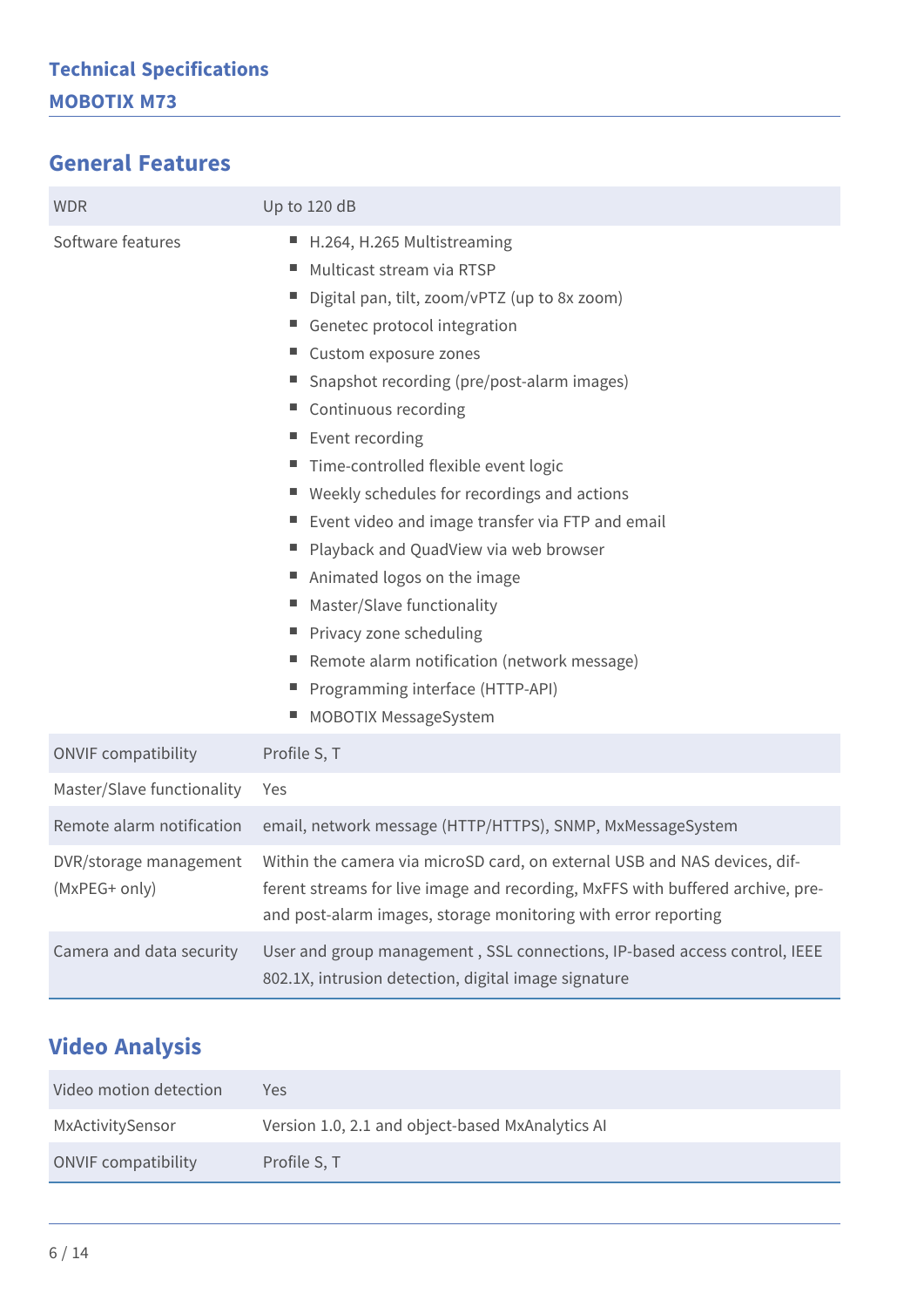| MxAnalytics         | Heatmap, people counting & object-based counting |
|---------------------|--------------------------------------------------|
| MOBOTIX App support | Yes                                              |

#### **Video Management Software**

| MxManagementCenter | Yes (MxMC 2.2 and higher)                                        |
|--------------------|------------------------------------------------------------------|
|                    | www.mobotix.com > Support > Download Center > Software Downloads |
| MxBell             | Yes.                                                             |
|                    | www.mobotix.com > Support > Download Center > Software Downloads |

### **Sensor Modules**

#### **Features Thermal Image Sensors**

| Thermal sensitivity  | Typ. 50 mK, IR range 7.5 to 13.5 μm                                                                                                                                                                                                                                                                                                                                            |
|----------------------|--------------------------------------------------------------------------------------------------------------------------------------------------------------------------------------------------------------------------------------------------------------------------------------------------------------------------------------------------------------------------------|
| range                | Temperature measurement -40 to 550 °C/-40 to 1022 °F                                                                                                                                                                                                                                                                                                                           |
| Thermal image sensor | Uncooled microbolometer,<br>CIF: 336 x 256 pixels / VGA: 640 x 480                                                                                                                                                                                                                                                                                                             |
| <b>Dimensions</b>    | 336/640: 48,5x48,5x70 170g without front plate / 265g with front plate                                                                                                                                                                                                                                                                                                         |
| Max. image size      | Can be scaled up to 3072 x 2048 (6MP), automatically scaled to size of MX<br>sensor module                                                                                                                                                                                                                                                                                     |
| Max. frame rate      | 9fps (-FAST version 25/30fps on request)                                                                                                                                                                                                                                                                                                                                       |
| Pixel pitch          | $17 \mu m$                                                                                                                                                                                                                                                                                                                                                                     |
| Field of view        | 336 xx 100: 45° x 35°; 2.27mr, focal 7.5mm, f/1.25<br>336 xx 150: 25° x 19°; 1.31mr, focal 13mm, f/1.25<br>336 xx 280: 17° x 13°; 0.90mr, focal 19mm, f/1.25<br>640 xx 050: 90° x 69°; 2.27mr, focal 7.5mm, f/1.4<br>640 xx 080: 69° x 56°; 1.89mr, focal 9mm, f/1.4<br>640 xx 100: 45° x 37°; 1.31mr, focal 13mm, f/1.25<br>640 xx 150: 32° x 26°; 0.90mr, focal 19mm, f/1.25 |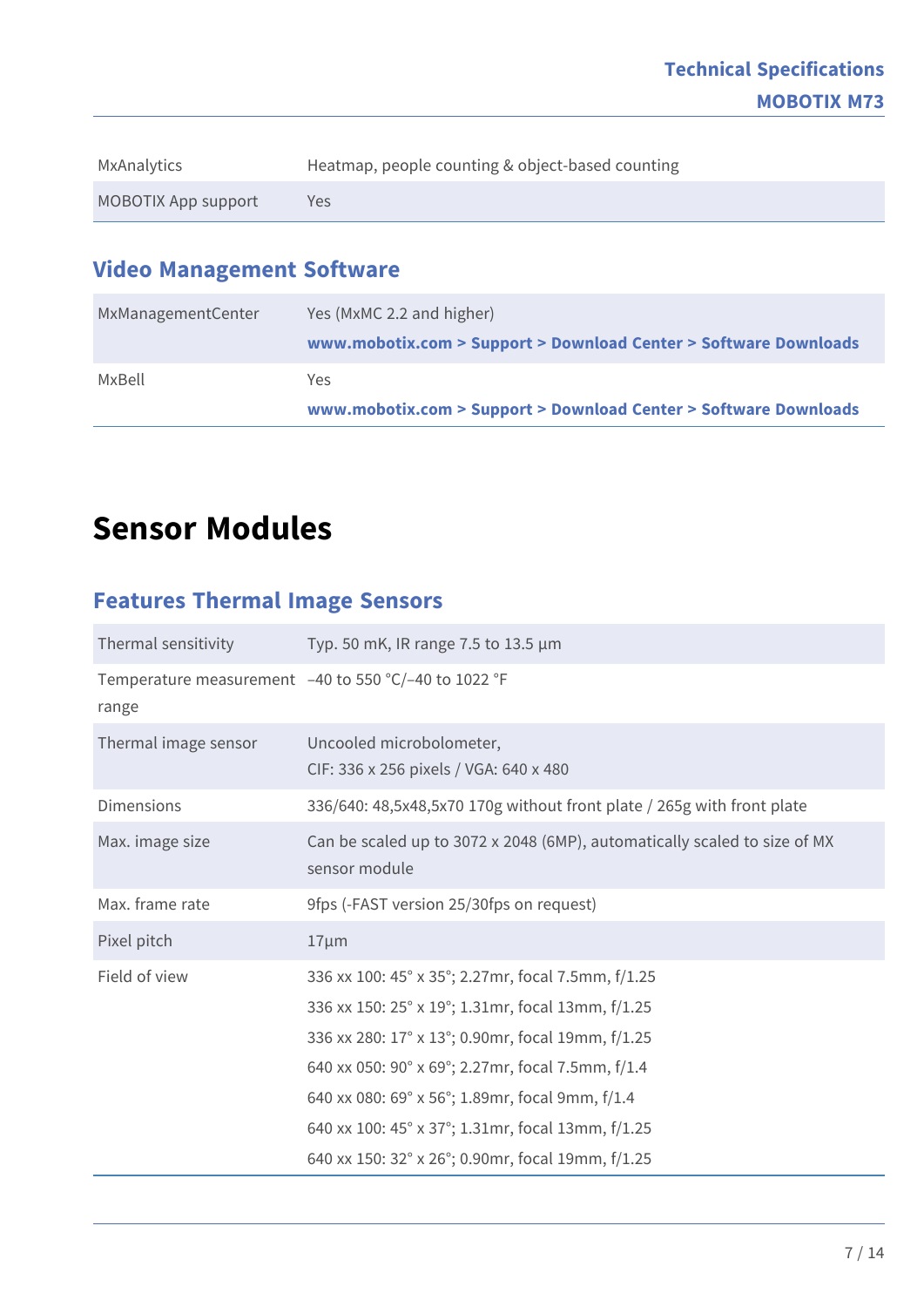#### **Technical Specifications MOBOTIX M73**

| Operating temperature | -40° to +65°C / 40° to 149°F;<br>5% to 95% non-condensing |
|-----------------------|-----------------------------------------------------------|
| Power consumption     | CIF: 1W<br><b>VGA: 1.2W</b>                               |
| IP rating             | <b>IP67</b>                                               |
| IK rating             | IK04                                                      |
| Material              | PBT-30GF (housing); Germanium (lens)                      |
| Software (included)   | Video management software MxManagementCenter              |

#### **Features ECO Thermal Image Sensor**

| Thermal sensitivity                                         | Typ. 65 mK, IR range 7.8 to 14 $\mu$ m                                                                                               |
|-------------------------------------------------------------|--------------------------------------------------------------------------------------------------------------------------------------|
| Temperature measurement -40 to 330°C/-40 to 626 °F<br>range |                                                                                                                                      |
| Field of view                                               | T040: 105 x 75°; 5,23mr, focal 2.2mm, f/1.05<br>T080: 56 x 42°; 3,00mr, focal 4.0mm, f/1.00                                          |
| Thermal image sensor                                        | Uncooled microbolometer,<br>CIF: 320 x 240 pixels                                                                                    |
| <b>Dimensions</b>                                           | 58 x 42.5 mm (dia. 50 mm), 65g                                                                                                       |
| Pixel pitch                                                 | $12 \mu m$                                                                                                                           |
| Max. image size                                             | Can be scaled up to 3072 x 2048 (6MP), automatically scaled to size of MX<br>Sensor module                                           |
| Max. frame rate                                             | 9 fps (when displaying an Mx Sensor module and a thermal sensor module, the<br>overall frame rate of the camera is reduced to 9 fps) |
| Operating temperature                                       | -40° to +65°C / 40° to 149°F;<br>5% to 95% non-condensing                                                                            |
| Power consumption                                           | 600mW                                                                                                                                |
| IP rating                                                   | <b>IP66</b>                                                                                                                          |
| IK rating                                                   | IK04                                                                                                                                 |
| Material                                                    | PBT-30GF (housing); Chalcogenide (lens)                                                                                              |
| Software (included)                                         | Video management software MxManagementCenter                                                                                         |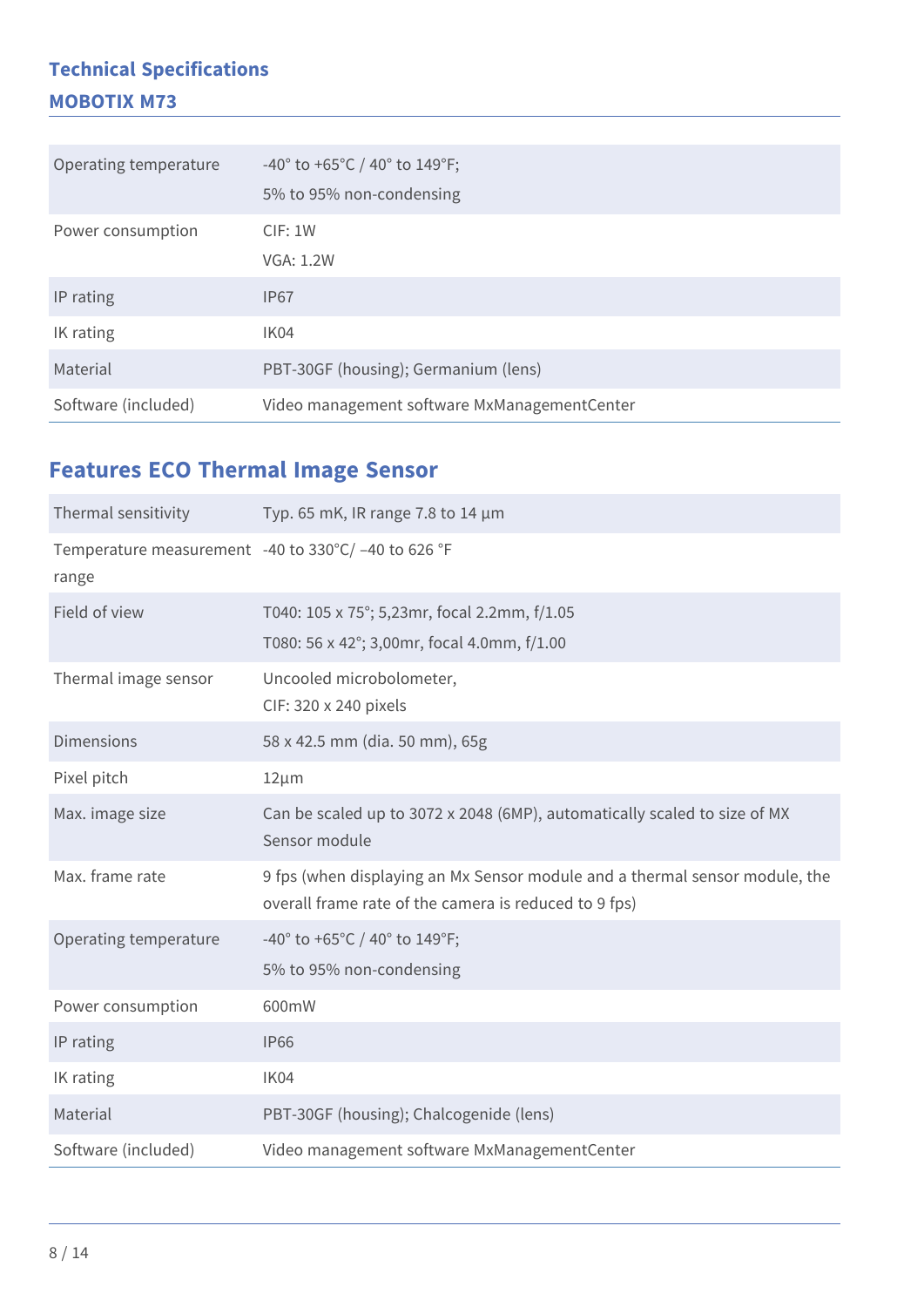#### **Supported Sensor Modules**

| <b>Sensor Module</b>                                              | <b>Order Code</b>                                                          |
|-------------------------------------------------------------------|----------------------------------------------------------------------------|
| Sensor module with standard 45° lens                              | Mx-O-M7SA-8DN100<br>Mx-O-M7SA-8D100<br>Mx-O-M7SA-8N100<br>Mx-O-M7SA-4DN100 |
| Sensor module with tele lens 30°                                  | Mx-O-M7SA-8DN150<br>Mx-O-M7SA-8D150<br>Mx-O-M7SA-8N150<br>Mx-O-M7SA-4DN150 |
| Sensor module with tele lens 15°                                  | Mx-O-M7SA-8DN280<br>Mx-O-M7SA-8D280<br>Mx-O-M7SA-8N280<br>Mx-O-M7SA-4DN280 |
| Sensor module with wide angle lens 60°                            | Mx-O-M7SA-8DN080<br>Mx-O-M7SA-8D080<br>Mx-O-M7SA-8N080<br>Mx-O-M7SA-4DN080 |
| Sensor module with super wide angle lens 95°                      | Mx-O-M7SA-8DN050<br>Mx-O-M7SA-8D050<br>Mx-O-M7SA-8N050<br>Mx-O-M7SA-4DN050 |
| Sensor module with ultra wide angle lens 120° 4K Mx-O-M7SA-8DN040 | Mx-O-M7SA-8D040<br>Mx-O-M7SA-8N040<br>Mx-O-M7SA-4DN040                     |

For a complete list of lenses for MOBOTIX cameras, please see the Lens Table document for MOBOTIX 7 models on **[www.mobotix.com > Support > Download Center > Marketing & Documentation > Lens Table](https://www.mobotix.com/support/download-center/documenation/lens-table)**.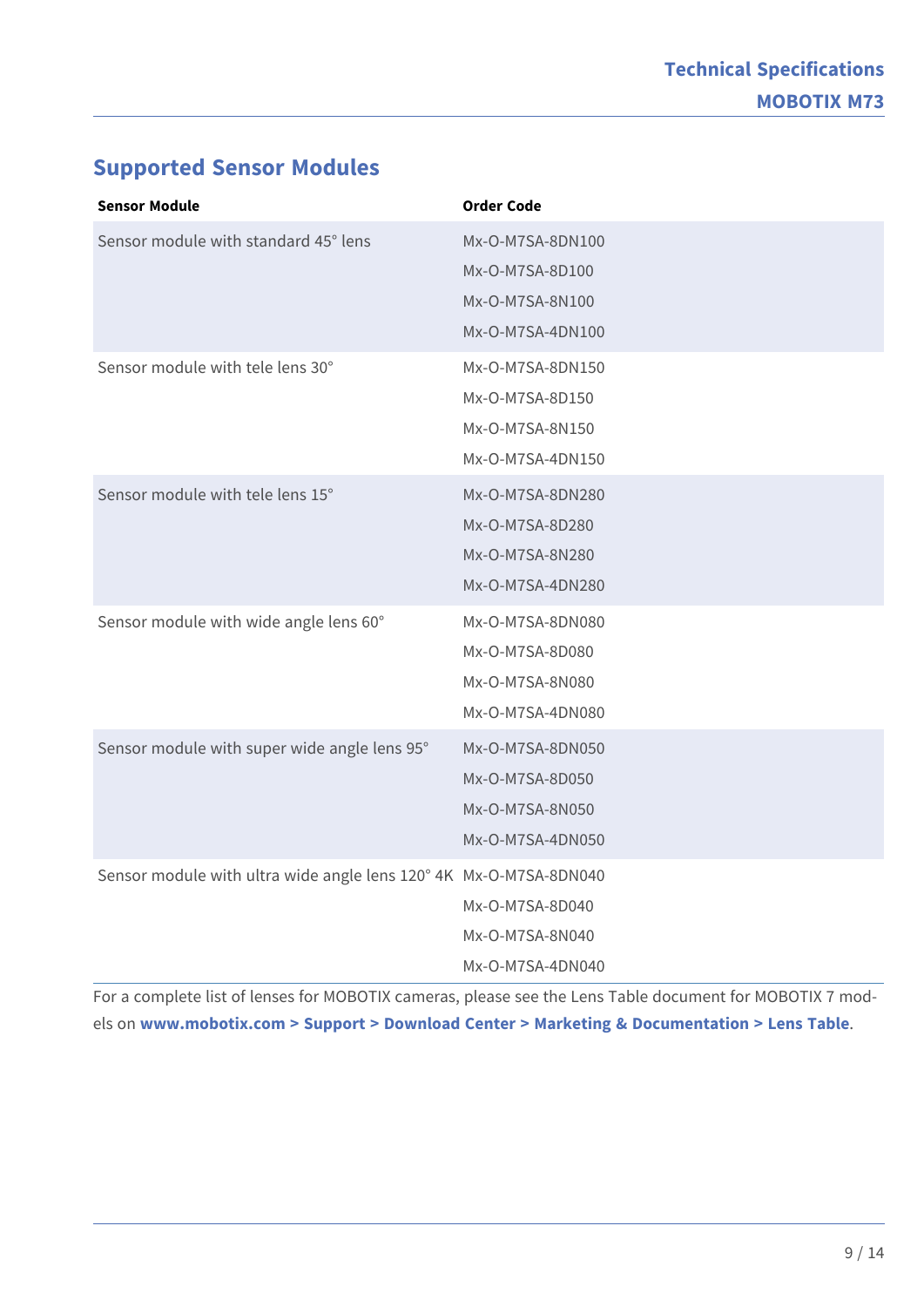### **Supported Thermal Sensor Modules (Pre-mounted on Thermal Front Plate)**

| <b>Sensor Module</b>                                        | <b>Order Code</b>  |
|-------------------------------------------------------------|--------------------|
| CIF Thermal 45° x 35°                                       | MX-O-M73TB-336T100 |
| CIF Thermal 25° x 19°                                       | Mx-O-M73TB-336T150 |
| CIF Thermal 17° x 13°                                       | Mx-O-M73TB-336T280 |
| ECO CIF Thermal 105°x75°                                    | Mx-O-M7SA-320T040  |
| ECO CIF Thermal 56°x42°                                     | Mx-O-M7SA-320T080  |
| <b>CIF Thermal Radiometry</b><br>45° x 35°                  | Mx-O-M73TB-336R100 |
| <b>CIF Thermal Radiometry</b><br>$25^\circ \times 19^\circ$ | Mx-O-M73TB-336R150 |
| CIF Thermal Radiometry<br>$17^\circ \times 13^\circ$        | Mx-O-M73TB-336R280 |
| VGA Thermal 90° x 69°                                       | Mx-O-M73TB-640T050 |
| VGA Thermal 69° x 56°                                       | Mx-O-M73TB-640T080 |
| VGA Thermal 45° x 37°                                       | Mx-O-M73TB-640T100 |
| VGA Thermal 30° x 26°                                       | Mx-O-M73TB-640T150 |
| VGA Thermal Radiometry<br>$90^\circ \times 69^\circ$        | Mx-O-M73TB-640R050 |
| VGA Thermal Radiometry<br>69° x 56°                         | Mx-O-M73TB-640R080 |
| VGA Thermal Radiometry<br>45° x 37°                         | Mx-O-M73TB-640R100 |
| VGA Thermal Radiometry<br>$30^\circ \times 26^\circ$        | Mx-OM73TB-640R150  |

The **Thermal Radiometry** variants automatically alarm when the temperature exceeds or falls below defined limits. This is crucial for the detection of fire or heat sources. Up to 20 different temperature events can be configured simultaneously in so-called TR windows or over the complete sensor image over a temperature range of –40 to 550 °C/–40 to 1022 °F .

The **Thermal** variants only measure in the center of the image (2x2 pixel spotmeter).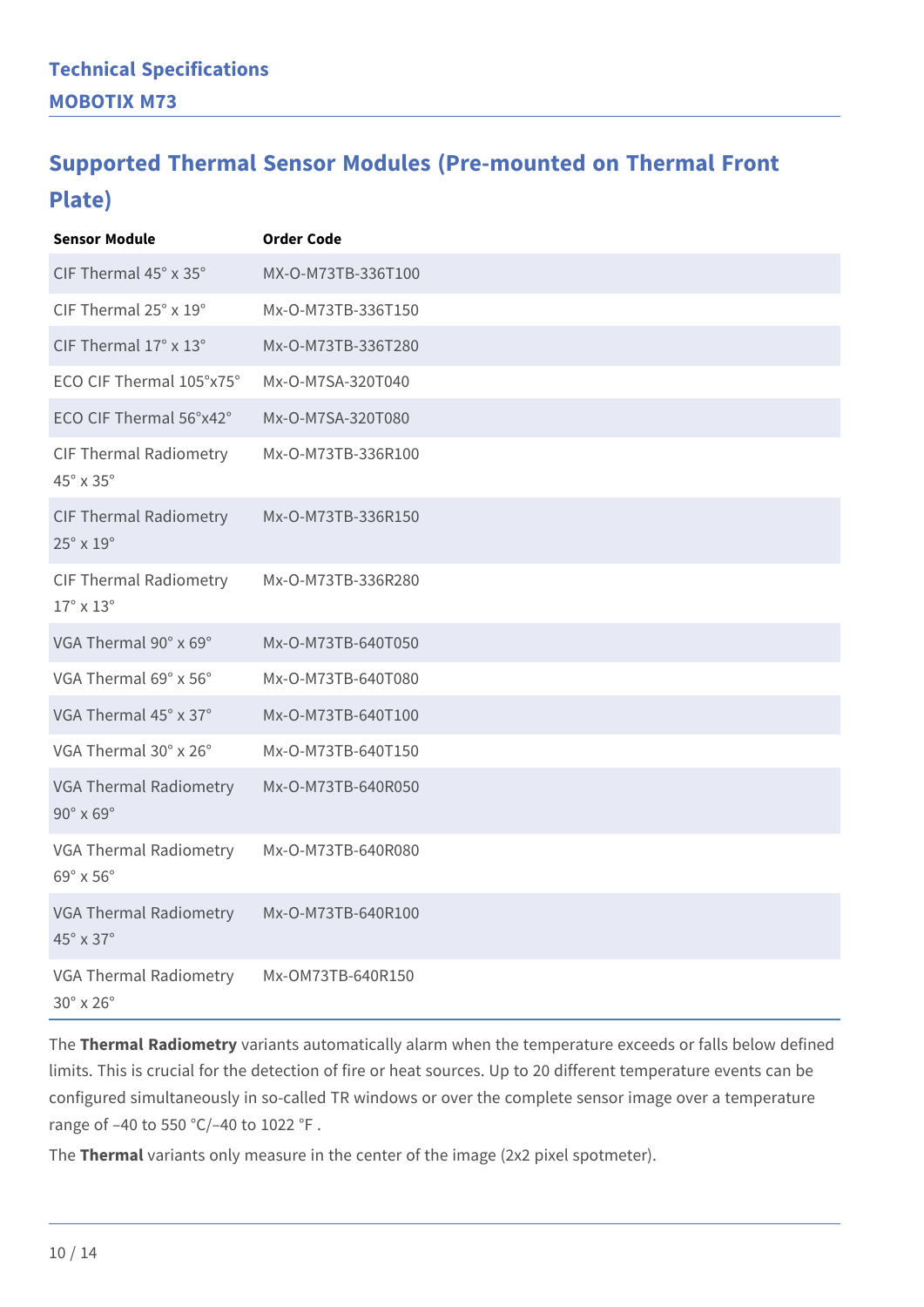### **Functional Modules**

#### **Supported Functional Modules**

| <b>Functional Module</b> | <b>Order Code/Remark</b>                                                                                                                                                                  |
|--------------------------|-------------------------------------------------------------------------------------------------------------------------------------------------------------------------------------------|
| Audio module             | via IO Interface Board                                                                                                                                                                    |
| Audio module             | Mx-F-AUDA: Audio module with microphone and speaker                                                                                                                                       |
| MultiSense module        | Mx-F-MSA: PIR sensor, temperature sensor, illumination sensor, microphone                                                                                                                 |
| IR Light Module          | Mx-F-IRA-W: for Super Wide-Angle Lens Sensor Modules 95°<br>Mx-F-IRA-S: for Standard & Wide-Angle Lens Sensor Modules 45° and 60°<br>Mx-F-IRA-T: for Tele Lens Sensor Modules 15° and 30° |
|                          | Power consumption IR Light Modules: 4,2 W at 100% brightness.                                                                                                                             |

### **Connector Boxes**

#### **Connector Box LSA / Connector Box RJ45**

| Interface                                                                       | <b>Properties</b>               |                                                |
|---------------------------------------------------------------------------------|---------------------------------|------------------------------------------------|
| <b>Network</b>                                                                  | 100/1000 Mbps                   |                                                |
| Allowed cable dimensions<br>for cables connected to the<br><b>PCB</b> terminals | Conductor cross section         |                                                |
|                                                                                 | AWG                             | $20 - 26$                                      |
|                                                                                 | Rigid                           | $0.14$ mm <sup>2</sup> - $0.5$ mm <sup>2</sup> |
|                                                                                 | Flexible                        | $0.14$ mm <sup>2</sup> - $0.5$ mm <sup>2</sup> |
|                                                                                 | Flexible with ferrule           | $0.25$ mm <sup>2</sup> - 0.34mm <sup>2</sup>   |
| Line In                                                                         | Standard Line In: (0dB) Vrms=1V |                                                |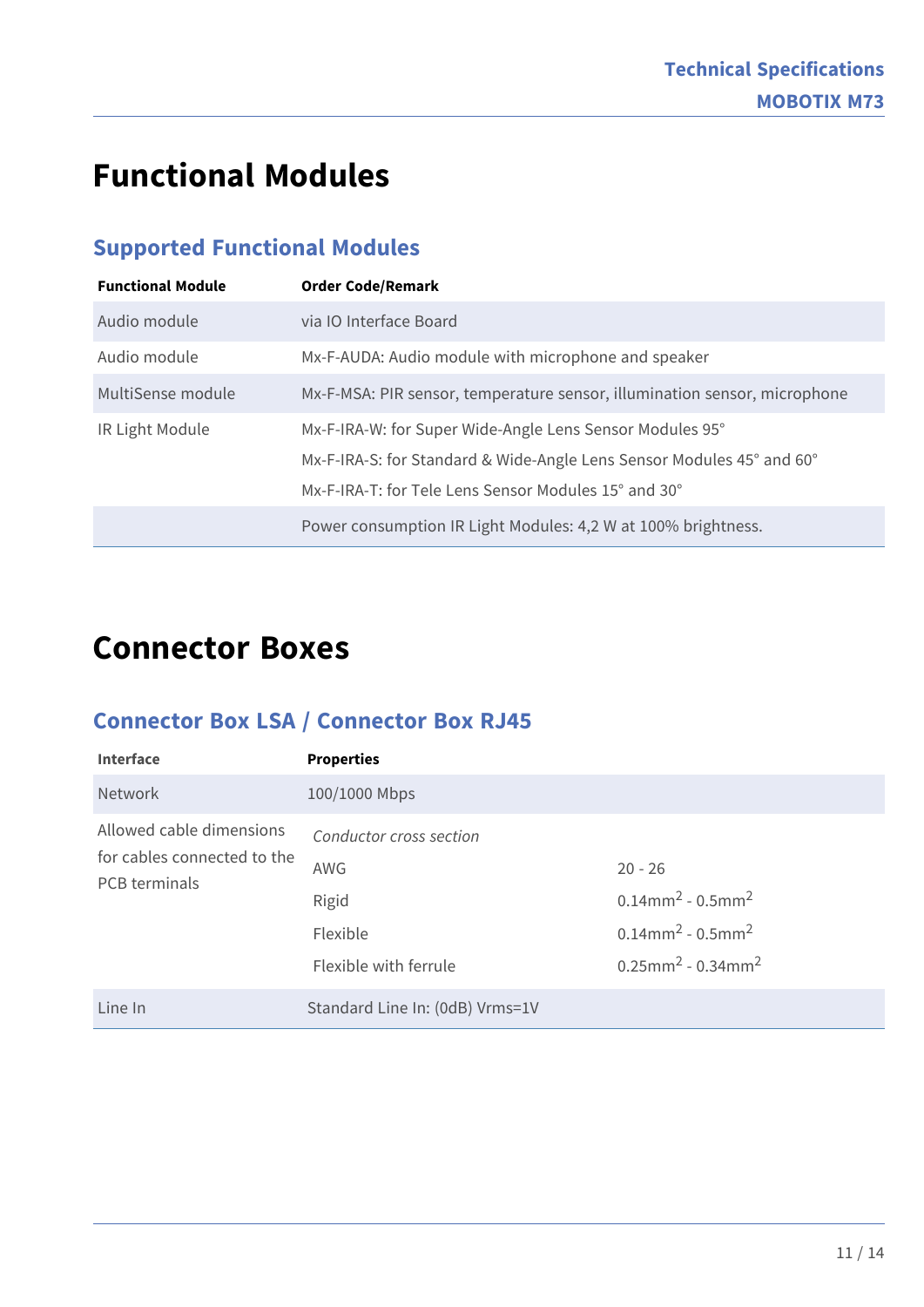#### **Technical Specifications MOBOTIX M73**

| <b>Interface</b> | <b>Properties</b>                                                                                                             |  |
|------------------|-------------------------------------------------------------------------------------------------------------------------------|--|
| Line Out         | Headphones with 20mW @ 16 Ohm or 32 Ohm.                                                                                      |  |
|                  | Audio inputs as a Line Out function to 10k Ohm impedance of receiver. Audio<br>level while connected to 10k Ohm equals -10dbV |  |
| IN / OUT         | <b>INPUT</b>                                                                                                                  |  |
|                  | Contact Closure (no galvanic isolation necessary) or up to 50V AC/DC                                                          |  |
|                  | max. length for cables: 50m                                                                                                   |  |
|                  | <b>OUTPUT</b>                                                                                                                 |  |
|                  | $\blacksquare$ requires pull-up resistor and external power supply (10mA / max. 50V DC<br>$-$ no AC)                          |  |
|                  | Output may be loaded with max. 50mA                                                                                           |  |
|                  | max. length for cables: depends on loop impedance of the connected                                                            |  |
|                  | cable.                                                                                                                        |  |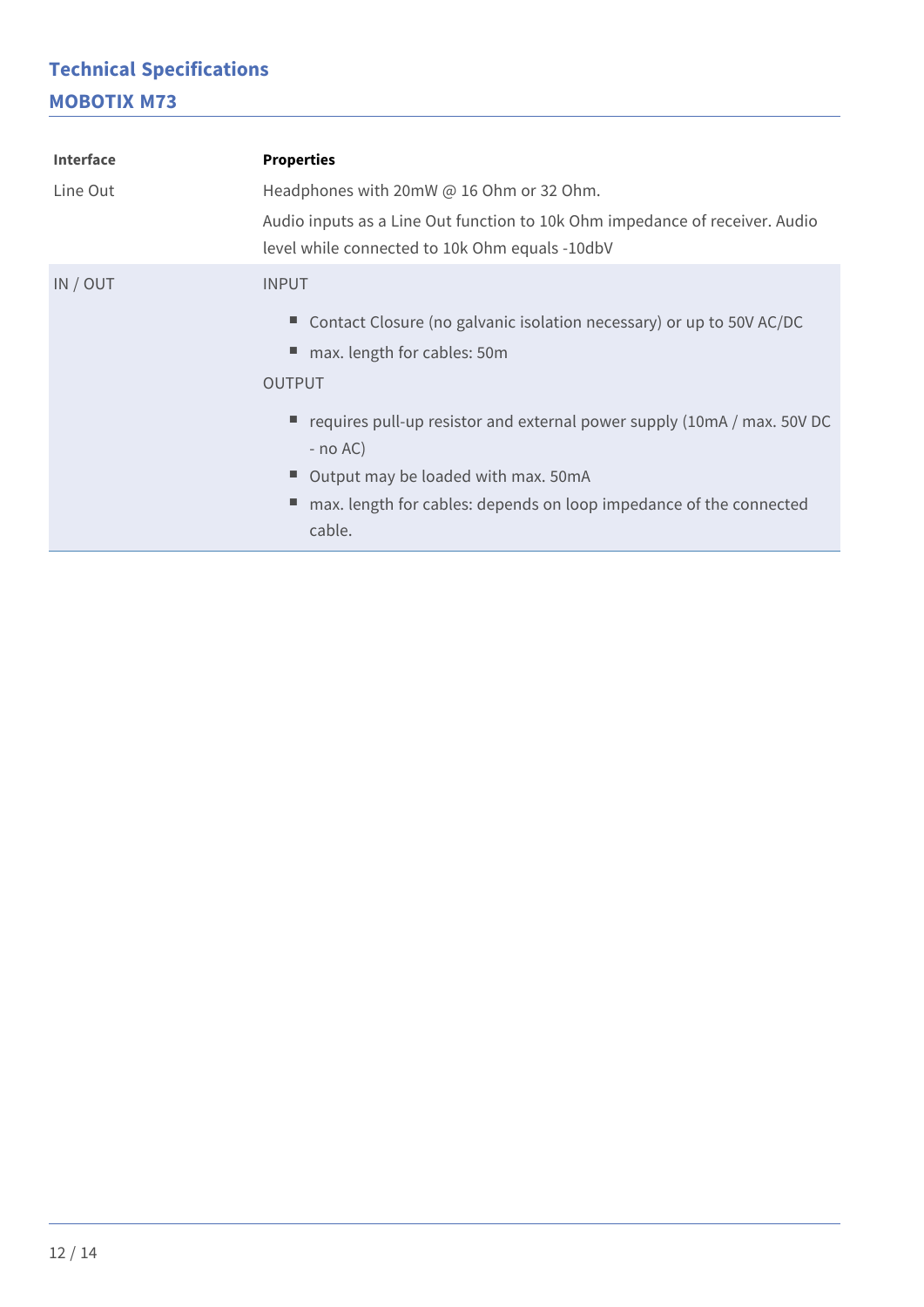## **M73 – Dimensions**

**NOTE!** Download the drilling template from the section or on the MOBOTIX website: **[www.mobotix.com >](https://www.mobotix.com/drilling-templates)  [Support > Download Center > Marketing & Documentation > Drilling Templates](https://www.mobotix.com/drilling-templates)**.

**CAUTION!** Always print or copy the drilling template at 100% of the original size!



**Fig. 1: M73: All measurements in mm**